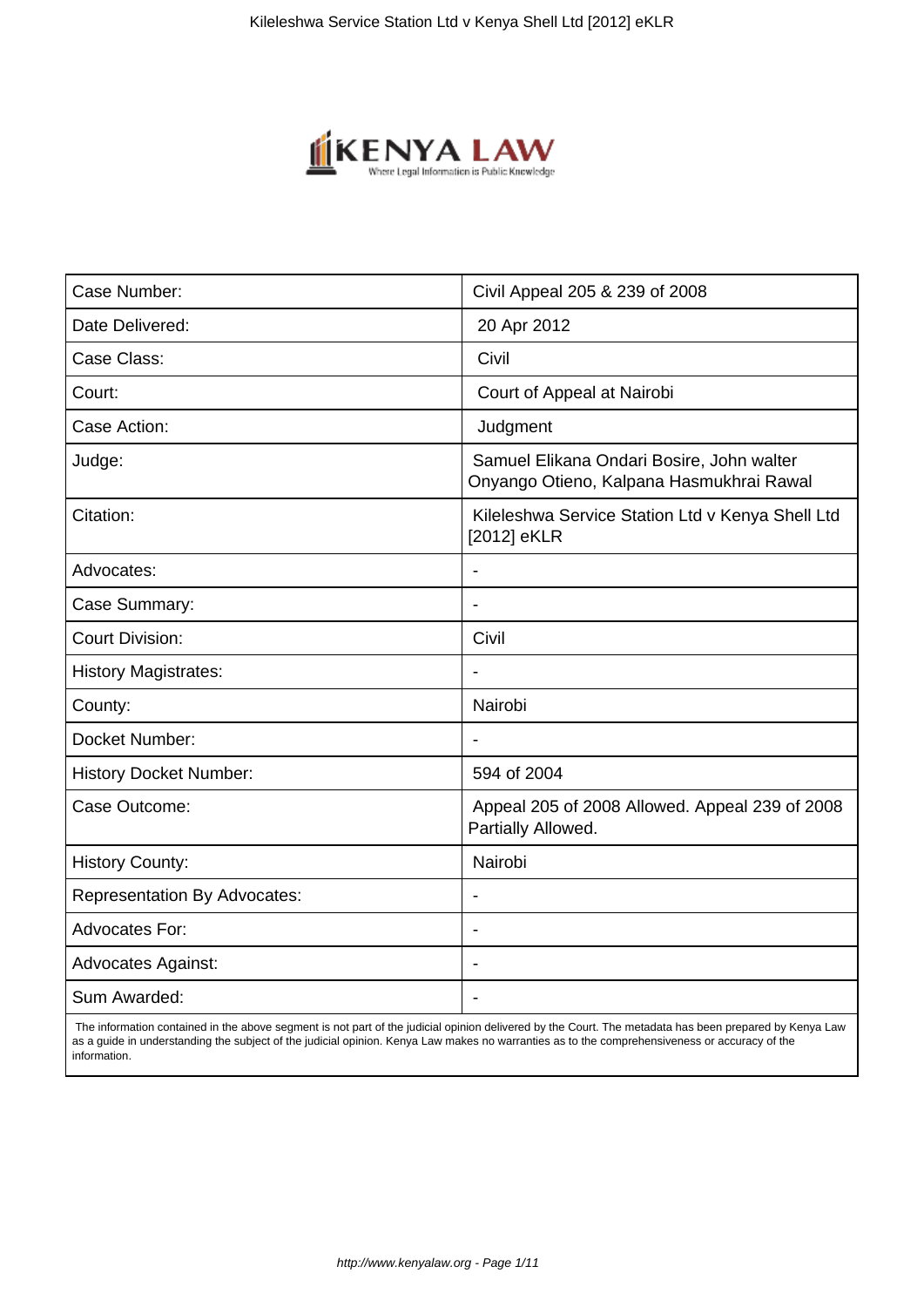## **IN THE COURT OF APPEAL**

# **AT NAIROBI**

## **(CORAM: BOSIRE, ONYANGO OTIENO & RAWAL, JJ.A)**

## **CIVIL APPEAL NO. 205 & 239 OF 2008**

#### **BETWEEN**

#### **KILELESHWA SERVICE STATION LTD………...…APPELLANT**

**AND**

**KENYA SHELL LTD …………………………….......RESPONDENT**

**(An appeal from the judgment, decree & Ruling of the High Court of Kenya at Milimani Commercial Courts, Nairobi (Ochieng J.) dated 6th June, 2006**

in

**H.C.C.C. NO. 594 OF 2004**

**\*\*\*\*\*\*\*\*\*\*\*\*\*\*\*\*\*\*\*\*\***

#### **JUDGMENT OF THE COURT**

By its plaint dated 15<sup>th</sup> March 2000 Kileleshwa Service Station, prayed for a prohibitory injunction as well as a mandatory injunction respectively, to restrain **Kenya Shell Ltd**, the defendant, by itself, or through its employees, servants and whomsoever, from repossessing, tampering with or interfering with its occupation of the Kileleshwa Service Station, and to compel the defendant to continue supplying to it petroleum products as per the agreement between the parties.

 As pleaded the Plaintiff's case was that it had, as at the date of the suit, operated the Service Station for over 30 years without causing any major breach of the contract between it and the defendant. That notwithstanding, the defendant cut off the supply of petroleum products and had threatened to reposess the Petrol Station.

 In its statement of defence Kenya Shell Limited averred that the plaintiff was a licensee whose license was terminable by it at short or no notice to it, and it had terminated the licence due to the failure of the plaintiff to meet its financial obligations to it, the defendant, when its cheque for **Kshs.873,556/=** dated 29<sup>th</sup> March 2000 was dishonoured, and two other cheques it had drawn in favour of the defendant were stopped. For those and other breaches the defendant averred that it had the right to terminate the licence and to repossess the station. It therefore counterclaimed for vacant possession of the petrol station erected on **L.R. NO. 4858/16,** mesne profits and damages for trespass.

 The plaint was amended but the substance of the claim remained unchanged. In its reply to defence and defence to the counterclaim the plaintiff denied it was in breach and averred, inter alia, that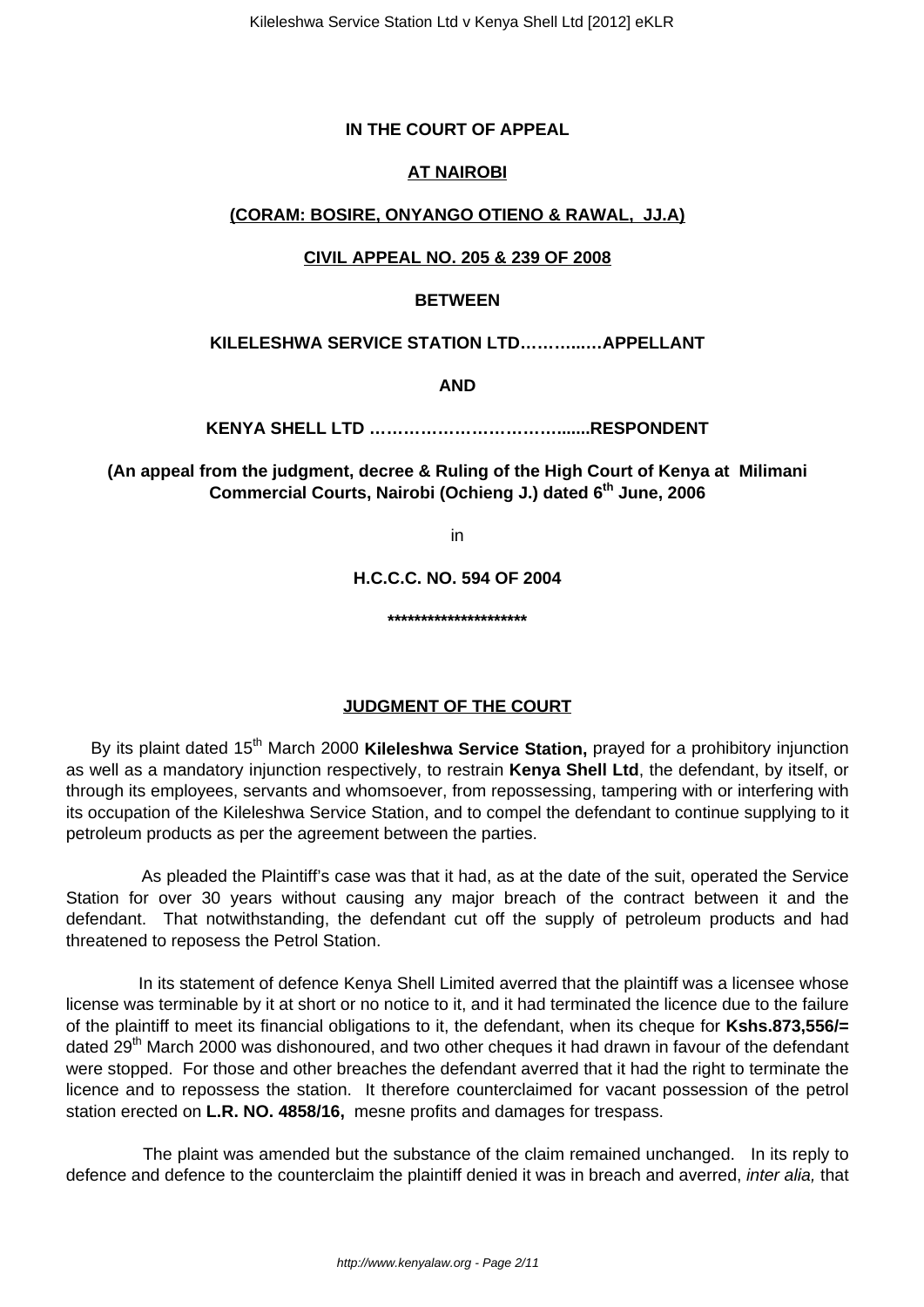its dishonoured and stopped cheques were replaced with bankers cheques. The pleadings talk about a further amended plaint, but we cannot find any on record, for **Civil Appeal No. 205 of 2008**.

 The relationship between the parties started way back in 1971 or thereabouts when defendant allegedly, by an oral agreement with the plaintiffs for the latter to sell the former's petroleum products. It was also allegedly agreed between the parties, that the plaintiff would effect minor changes on the station. At no time was the agreement reduced into writing. Acting on that agreement the plaintiff continued buying the products of the defendant. It also installed equipment allegedly worth **Kshs.13,088,000/=**. Adequate stocks were to be maintained and the plaintiff was precluded from obtaining products from any other source. In turn the defendant would supply the plaintiff with all petroleum products upon payment. The plaintiff also paid rent for the station, which was changed to a service charge with effect from  $2<sup>nd</sup>$  July 1985.

**Nizarali Husein Mohamed** (P W l) testified on behalf of the plaintiff. It was his evidence that in 1986 or thereabouts the defendant required of the plaintiff to execute a written agreement but which the plaintiff refused because it did not accord with the existing arrangement between the parties. The written agreement was a standard operator's license which apparently was used in other Shell petrol stations.

P W 1 testified that on  $10<sup>th</sup>$  March 2000, the plaintiff was served with a letter terminating the license. Upto that time the plaintiff was making payment to the defendant by personal cheques and one of its cheques for **Kshs.873,566./=** had, prior to the receipt of the aforesaid letter, been dishonoured. The dishonor of the cheque was given as one of the reasons for terminating the licence. The other reasons were that the plaintiff had breached its obligations as a dealer and the station had been dry for four days, which reason P W 1 denied was true. The defendant stopped making any delivery of petroleum products to the plaintiff unless payment was made upfront for any petroleum products the plaintiff wanted. Arising out of that development the plaintiff stopped payment of two cheques it had issued to the defendant for **Kshs.782,330/**= and Kshs. **828,870/**= respectively. It happened that as at the  $10<sup>th</sup>$  March 2000, the fuel tanks were not dry. Rent payment was up todate. The rent, which was initially Kshs.11/= per every litre sold, had been increased from time to time notwithstanding that there was no agreement on the rate of the increase. The defendant was regularly maintaining the equipment.

By 14<sup>th</sup> March 2000, the station was dry. The defendant stopped making delivery of the petroleum products to the plaintiff's station. Its position was that the license given to the plaintiff had been terminated because it lacked sufficient capital to run the station. The cheques which had bounced were allegedly evidence of that. Likewise, according to the defendant, there was default in satisfying certain essential requirements of the license.

 In his judgment Njagi J. found as fact that the agreement between the parties was oral notwithstanding the defendant's insistence through Mr. Duncan Irungu (D W 1) that a standard written dealer's licence had been executed by the parties. In reaching that conclusion the learned Judge cited with approval the decision in **Shell –Mex and BP Ltd v. Manchester Garages Ltd** [1971] 1 ALL ER. 841, in which Lord Denning stated that a licence to operate a filling station could be either on the basis of an oral licence or a tenancy, and that what is significant in such a relationship is not whether the relationship is one of a licence or a tenancy, but rather the substance of the transaction. The learned Judge then held that apart from the substance of the transaction the intention of the parties is also important. After evaluating the evidence the learned Judge (Njagi J.) concluded that the parties were not ad idem on whether or not the relationship between them was that of a licence or tenancy. He examined the evidence and concluded that the defendant had all along demonstrated that its intention was to have the relationship of a licensor and licensee. He held that there was no evidence that monthly rent was payable or paid and where ordinarily the intention is not clear the court has the power to presume a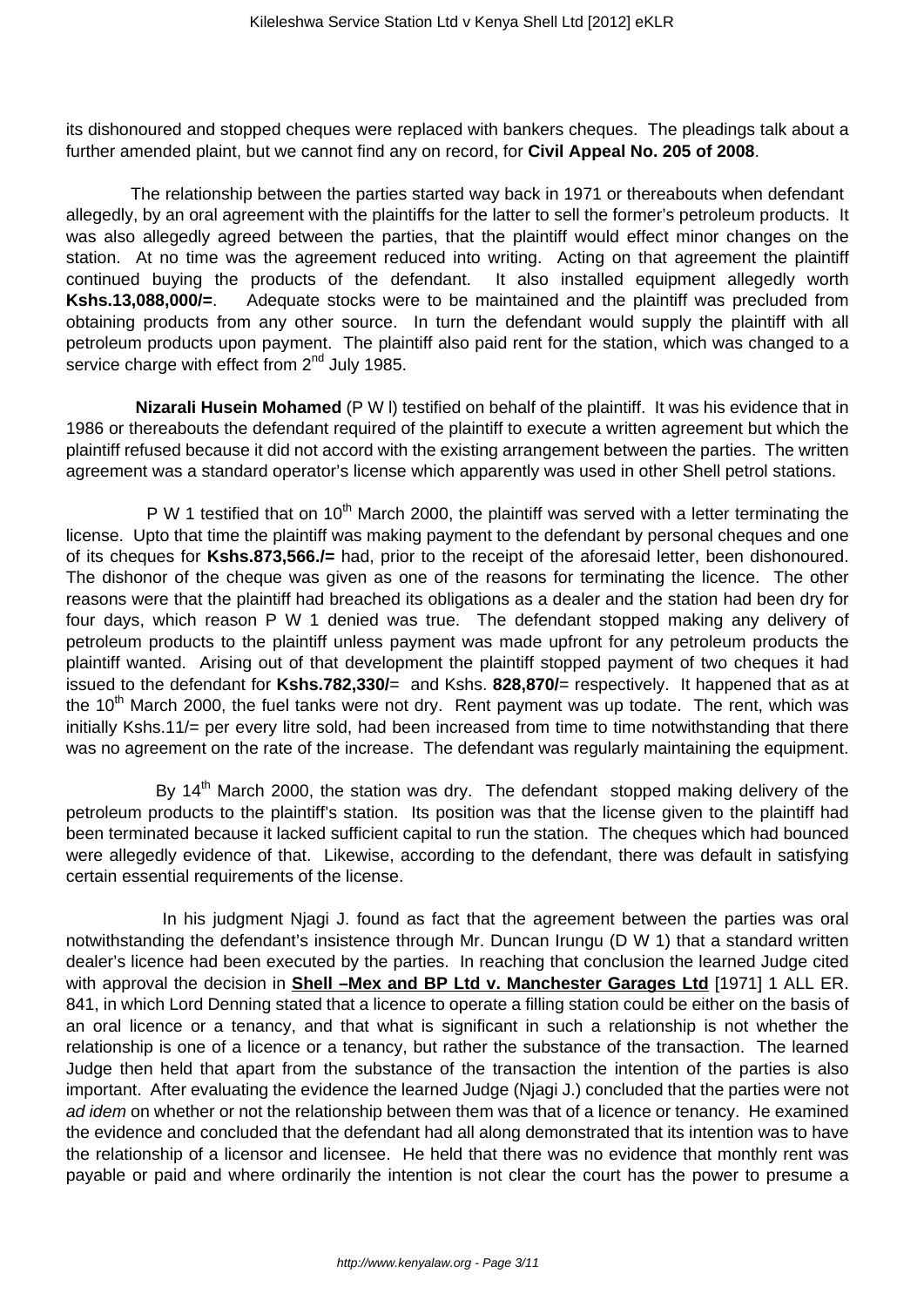tenancy. In the end the learned Judge held that the relationship between the parties was that of licensor and licensee.

On whether the defendant's letter of 10<sup>th</sup> March 2000 terminated the licence, the learned Judge found as fact that the plaintiff replaced the bounced cheque and the two which it had stopped with a composite banker's cheque for **Kshs.1,611,200/=** at about 10 a.m. on the same day the letter of termination was received. He did not think the defendant behaved well by withholding deliveries of petroleum products to the plaintiff and by its demand to be paid upfront before any products could be delivered to the plaintiff. He expressed the view that the defendant, having not checked the tanks to ascertain whether or not they were empty had no basis for concluding that the plaintiff lacked financial ability to run the station.

 In the end, the learned Judge held that the issuance of a termination notice was unreasonable, harsh, burdensome and oppressive, in view of the fact that there was payment made before the letter was served upon the plaintiff at 11 a.m. on  $10<sup>th</sup>$  March 2000. He then proceeded to declare the termination letter of no effect. The court ordered that because the plaintiff had served the six (6) months probationary period the parties would revert to the positions they were in before the letter of termination. He dismissed the defendant's counterclaim and ordered the defendant to be continually supplying the plaintiff with the petroleum products.

Kenya Shell Limited filed **Civil Case No. 594 of 2004** following the aforesaid decision and after it had served another termination notice giving Kileleshwa Service Station Ltd (Kileleshwa) as defendant, a 90 days notice terminating its licence and after the notice had lapsed. In that suit Kenya Shell Limited (Shell ), prayed for a permanent injunction restraining Kileleshwa Service Station from dealing with the plaintiff's tanks, pumps, pipes and equipment, and a mandatory injunction compelling the latter to move out of the service station and deliver vacant possession of the premises known as **L.R. No. 4858/16** in Kileleshwa , Nairobi, and damages.

 In its written statement of defence and counterclaim, Kileleshwa Service Station, the respondent in the second of the two appeals before us, while admitting it received the letter dated 28<sup>th</sup> July 2004 purporting to terminate its dealer's licence, averred that the said letter was of no legal effect and sought an order declaring it as of no legal effect. It also claimed re-imbursement of all losses it had allegedly incurred arising out of Shell's actions. It further averred that it had operated the petrol station for over 33 years on the basis of an established course of dealings based on an oral arrangement. It attacked the notice as being too short, and, that it was unreasonable. It also averred that in view of the decision in **Nairobi High Court Civil Case No. 462 of 2000,** the matter was res judicata. It then counterclaimed for a declaratory order that the termination letter dated 28<sup>th</sup> July 2004 was of no legal effect; a permanent prohibitory injunction to restrain the plaintiff, its agents, employees or servants from repossessing, tampering with or interfering with the petrol station; reimbursement of all losses resulting from Shell's action against it. As expected Shell denied the counterclaim in a reply to defence, but admitted that it stopped supplying petrol products to Kileleshwa. It however, denied the latter had suffered any loss or that the letter of termination dated  $28<sup>th</sup>$  July 2004 had no legal effect.

 Pleadings closed, and, after a number of interlocutory applications, the suit was set down for hearing. Three issues were identified, namely, whether the termination notice dated, 28<sup>th</sup> July 2004, was valid; whether Shell was entitled to possession and whether the suit was res judicata. As in the previous suit to wit **High Court Civil Case No. 462 of 2004**, Duncan Irungu testified on behalf of Shell. However, for Kileleshwa, Nizar Ali Hussein testified on its behalf.

Shell's case was that it issued and served upon Kileleshwa a termination notice of 90 days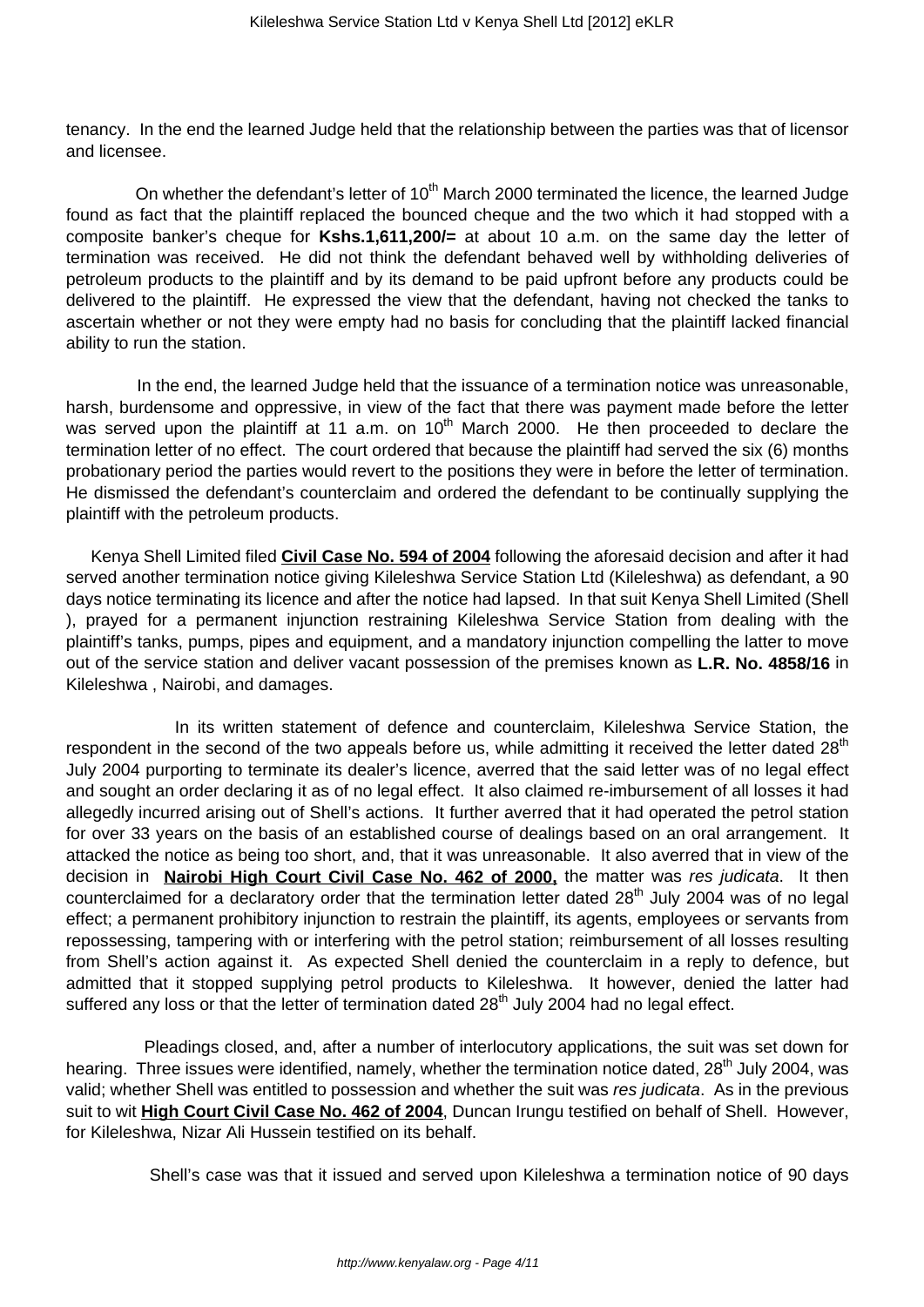which was based on an operator's licence. It relied on the finding by Njagi J. in **High Court Civil Case No. 462 of 2000,** that the relationship between the parties was one of licence. Shell wanted Kileleshwa to cease operating the petrol station at Kileleshwa, and to deliver vacant possession of it to Shell. At the expiry of the notice Shell stopped supplying Kileleshwa with petroleum products. A standard operator's licence had a clause providing for a 90 days notice. The witness testified that Shell relied on that clause when it issued that notice notwithstanding that Kileleshwa had not executed any written agreement. In substance the witness admitted that Shell's claim in its suit was the same as its counterclaim in **Nairobi High Court Civil Case No. 462 of 2000.**

 In his evidence Nizar Ali Hussein testified that he was the managing director of Kileleshwa. He entered into an oral agreement with Shell to operate Kileleshwa Petrol Station. He could not sign an operator's licence, he said, because his circumstances were different from those obtaining in other petrol stations. It was his evidence that the operator's licence was applicable to vacant sites, in which appointed dealers got all facilities ready and did not need to invest their money in providing facilities. In his company's case, he said, the company had to install a perimeter fence, security grills, adjustable metal shelves, wooden shelves in stores to accommodate lubricants, attic in the main office for storage, electronic security locks, gates at entrance and exist, sliding gates at the workshop area, washrooms for customers; wheel alignment and wheel balancing machines, and many other facilities. It was his further evidence that he asked Shell to modify the operator's licence to suit Kileleshwa's peculiar circumstances, but Shell refused. It was its company's case that a termination notice to it could not possibly be limited to 90 days as in the other dealer's situations. Besides, he said, Shell, was frustrating it because it deliberately delayed making delivery of petroleum products and engaged in acts of harassment purposely to force his company out of the petrol station. Despite several written protestations the situation did not change.

 Hussein testified further that previously he had been awarded certificates for exemplary service, and had worked at the station for about 35 years; he knew no other occupation and had spent considerable sums of money for the benefit of Shell, and he wondered why, there had been a change of attitude towards his company. Shell had oftentimes sought his advice on how to run other sites and that in view of his faithful service to Shell, he pleaded that he should be let to continue operating the petrol station. It was his view that if Shell was desirous of terminating his operations then a reasonable compensation should be paid for his investment which in his view should be negotiated. If he were to carry away the things he had installed at the Service Station, they will be of no benefit to him.

There are certain aspects of the case we need to highlight. The notice of  $28<sup>th</sup>$  July 2004 was issued while the order of Njagi J. was still in force. Later on, the High Court (Azangalala. J.) issued an order whose effect was stopping Kileleshwa from continuing operations. Kileleshwa, however continued operating the petrol station on the basis that Njagi J.'s order was still in force. As at the date Shell's case came up for a hearing, a year had lapsed since the making of the order by Njagi J. Kileleshwa, considered that had Shell given a year's termination notice, it would have been regarded as reasonable notice.

 In his judgment Ochieng J. held that the 90 days' notice was not reasonable in the circumstances, and in his view the licence to operate the petrol station persists until a valid notice is given, or the licensor re-enters the petrol station. He considered a reasonable notice to be a period of not less than six months. He also ordered Shell to compensate Kileleshwa to the tune of **Kshs.13,088,000/=** for the equipment it had installed at the petrol station as the same would be of no benefit to it if it were to quit the station. The learned Judge ordered, in the alternative, that in lieu of a six months notice, Shell was at liberty to pay to Kileleshwa the equivalent of 6 months profits based on the difference between the wholesale and retail prices on the sale of motor fuel made by it at the petrol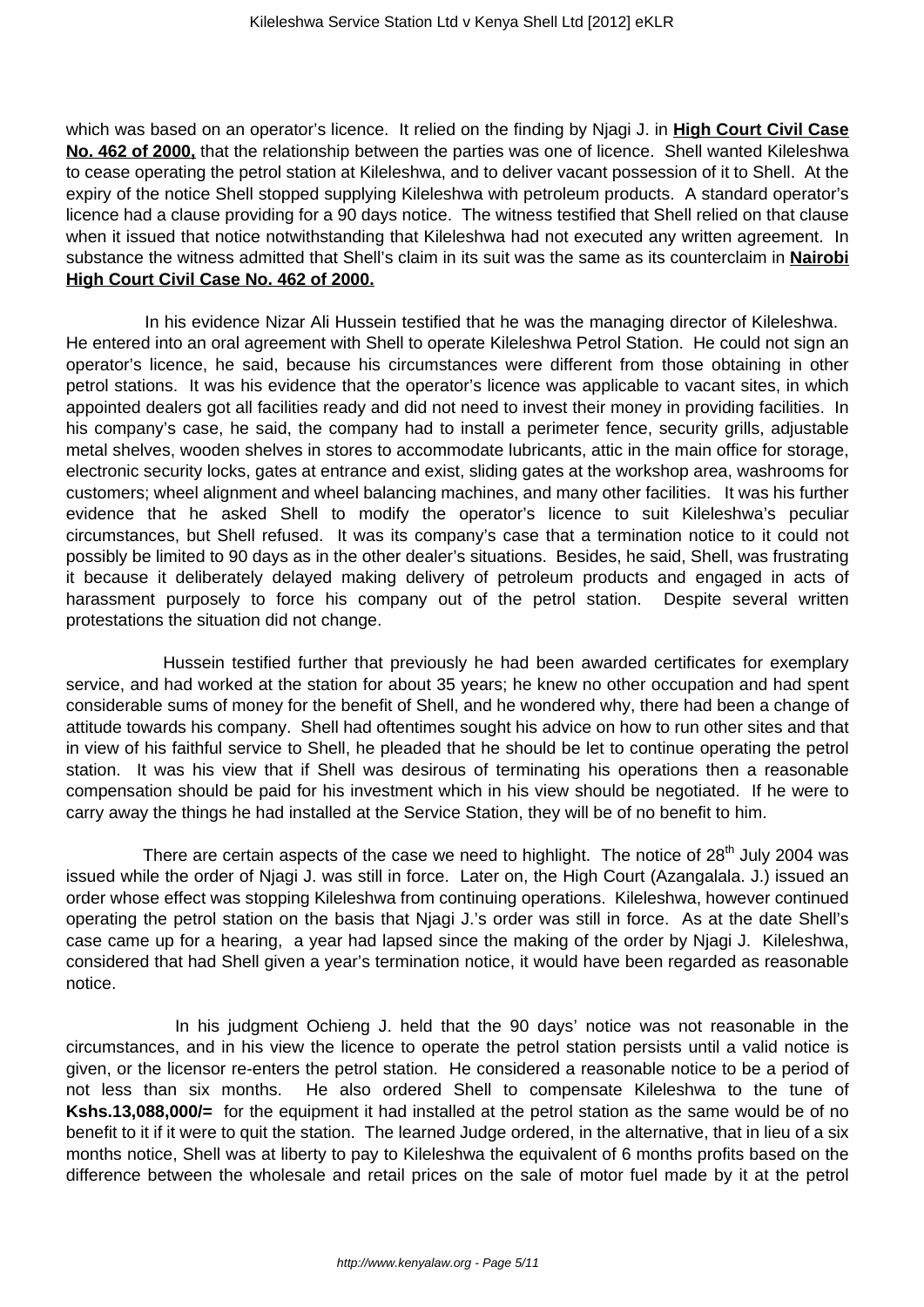station during the period of six months prior to  $28<sup>th</sup>$  July 2004.

Shell was aggrieved by the decision and on  $16<sup>th</sup>$  June 2006 filed a notice of appeal indicating that it would challenge the whole of Ochieng J.'s decision. **Civil Appeal No. 239 of 2008** is the resultant appeal.

Although Shell filed the aforesaid notice of appeal, by its motion dated  $7<sup>th</sup>$  but filed in the High Court on 10<sup>th</sup> July, 2006, respectively, it moved that court for Orders that the judgment of Ochieng, J. be reviewed, the order directing the payment of **K.Shs.13,088,000/=** be set aside, and the order directing Shell to pay the costs of the suit be set aside. The grounds relied upon were mainly two fold, firstly, that the prayer for the payment of profits in lieu of notice was made suo moto, and, secondly, that the order for payment of Kshs.13,088,000/= to Kileleshwa had not been prayed for and had not been made an issue at the trial.

 Lesiit, J. heard that motion and in her view the Order directing Shell to pay Kshs.13,088,000/= being the cost of equipment was erroneously made and ought to be set aside. It was further her view that costs being at the discretion of the court the order on payment of costs of the suit by Shell was not reviewable.

 That order is the subject matter of Civil Appeal No. 205 of 2008. One of the issues raised in both this and Civil Appeal No. 239 of 2008, is whether in view of the notice of appeal which Shell, filed, the review application could properly be entertained. By rules of this Court the filing and service of a notice of appeal commences the appellate process. What follows thereafter is the lodging and serving of a record of appeal. That is what happened here. Shell, after it filed and served a notice of appeal, lodged the record of appeal which was assigned Civil Appeal No. 239 of 2008. The order for Shell to pay Kshs.13,088,000/= is one of the two main grounds for Civil Appeal No. 239 of 2008. It was also the main reason for seeking review. It was a point which, in our view, was a good ground for an appeal. That is so, because Shell was, in both cases, attacking Ochieng, J.'s view of the evidence and law. We will revert to this issue later on in this judgment.

 In **Civil Appeal No. 205 of 2008,** Kileleshwa as the appellant attacks Lesiit J.'s decision as having been taken without jurisdiction and on the mistaken belief that there was a mistake apparent on the face of the record.

 In dealing with the two appeals which, as has by now probably become apparent because both of them arise from Ochieng J.'s decision, the starting point is the termination notice dated  $28<sup>th</sup>$  July, 2004. It was signed by one Otiti Martin, Retail Manager of Shell. Kileleshwa was given 90 days with effect from 29<sup>th</sup> July, 2004, to vacate the Petrol Station at Kileleshwa. The expiry date of the notice was given as  $26<sup>th</sup>$  October, 2004 and on  $27<sup>th</sup>$  October, 2004, Shell was to take over the premises. This is the notice which Ochieng, J. held to be inadequate and ineffective in view of the circumstances of the case and the relationship then existing between the parties. He further held that a reasonable notice would have been six months.

 In his submissions before us, Mr. Kiragu Kimani, for Shell submitted that Njagi, J. having ruled in High Court Civil Case No. 462 of 2000, that the relationship between Shell and Kileleshwa was one of a licensor and licensee, the licence was terminable at will and Shell was entitled to give the three months notice or any shorter period. In his view, Ochieng, J. improperly treated the relationship as if it was one of lessor and lessee. In his view reasonableness of the notice was not an issue before Ochieng, J.

On the other hand, Mr. Odhiambo Adala, for Kileleshwa expressed the view that the period of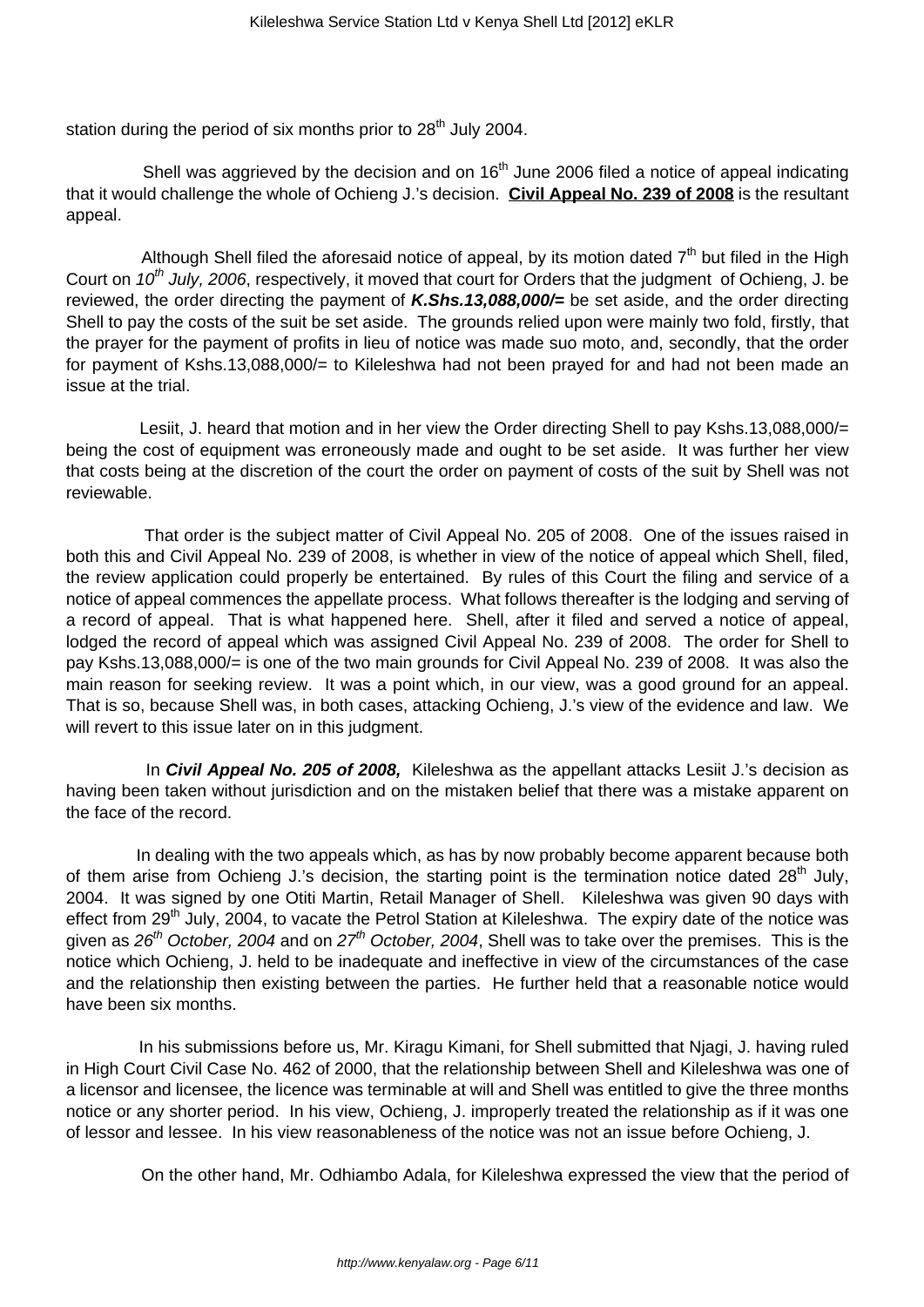the notice had to take cognizance of the fact that the parties had related with each other for a very long time and any notice of termination shorter than one year would be unreasonable. In his view Ochieng, J. had in mind the long relationship between the parties when he suggested a notice period of six months. In his view, the length of the termination notice was one of the central issues before Ochieng, J.

 In his opening, remarks Mr. Kiragu, identified three issues as central in determining the dispute between the parties, one of which was whether the notice to terminate the licence "is valid and lawful". In his final submissions with regard to the notice period he is recorded as having stated thus:-

## **"(b) The 90 day notice given by the plaintiff was not only reasonable, but the defendant having continued selling petroleum upto 14th September, 2008 – which was more than a year after the notice was given – the defendant has had sufficient notice".**

 Mr. Kiragu did clearly appreciate at the trial that the length of the notice of termination was an issue before Ochieng, J. It may not have been specifically stated to be an issue, but considering the course the parties took at the trial, it was clearly a matter which was left to the court for its determination. See **ODD JOBS V. MUBIA [1970] EA 476**.

Where an issue has been left to the court for determination it is immaterial that it was not part of the agreed issues. In such an event, the provisions of **Order 20 rules 4** and **5** of the Civil Procedure Rules apply with modification. The modification is like a variation of contractual terms. By agreeing on issues the parties bind themselves as to the course the trial is to take. So when an issue outside the agreed issues is discussed, and possibly, evidence is called on it, it is taken as though the parties have varied the agreed issues to include the new one. That we think is what happened here. The parties had agreed on the issue whether the termination notice was valid and/or legal. The issue of its length, was discussed in the course of the trial and it cannot be said it was not an agreed issue, when neither party raised objection to the issue being made the subject matter of a determination by the Court.

 As regards the length of the notice, the question raised before us, was whether the court has jurisdiction to determine the issues in cases where the relationship between the parties is one of licensor and licensee. The High Court held that the notice period of 90 days was based on an operator's licence which Kileleshwa did not sign and for that reason it was not reasonable in view of the terms under which Kileleshwa was managing the Service Station. In arriving at that conclusion that Court considered the fact that the relationship between the parties was contractual and that the said relationship had existed for quite a long time. The court appears to us to have invoked equitable principles to hold that a notice period in the circumstances, would depend on the peculiar circumstances of the case. Hence the court's holding that six months would be a reasonable period.

 We have considered the issue of length of notice. The parties relationship was based on an oral agreement whose full terms were not disclosed. Kileleshwa knew that other petrol station operators were governed by a standard Dealers licence whose terms were spelled out in a document referred to as the operator's licence. That document provided for a notice period of 90 days according to Mr. Irungu. The notice had to be in writing. The Dealer's licence did not govern the operations of Kileleshwa. Instead the oral agreement it entered into with shell, did. In absence of clear terms of the oral agreement, Shell could not properly argue that the 90 days notice it allegedly gave applied. General principles governing a contractual licence applied. For such a licence, no specific period of time is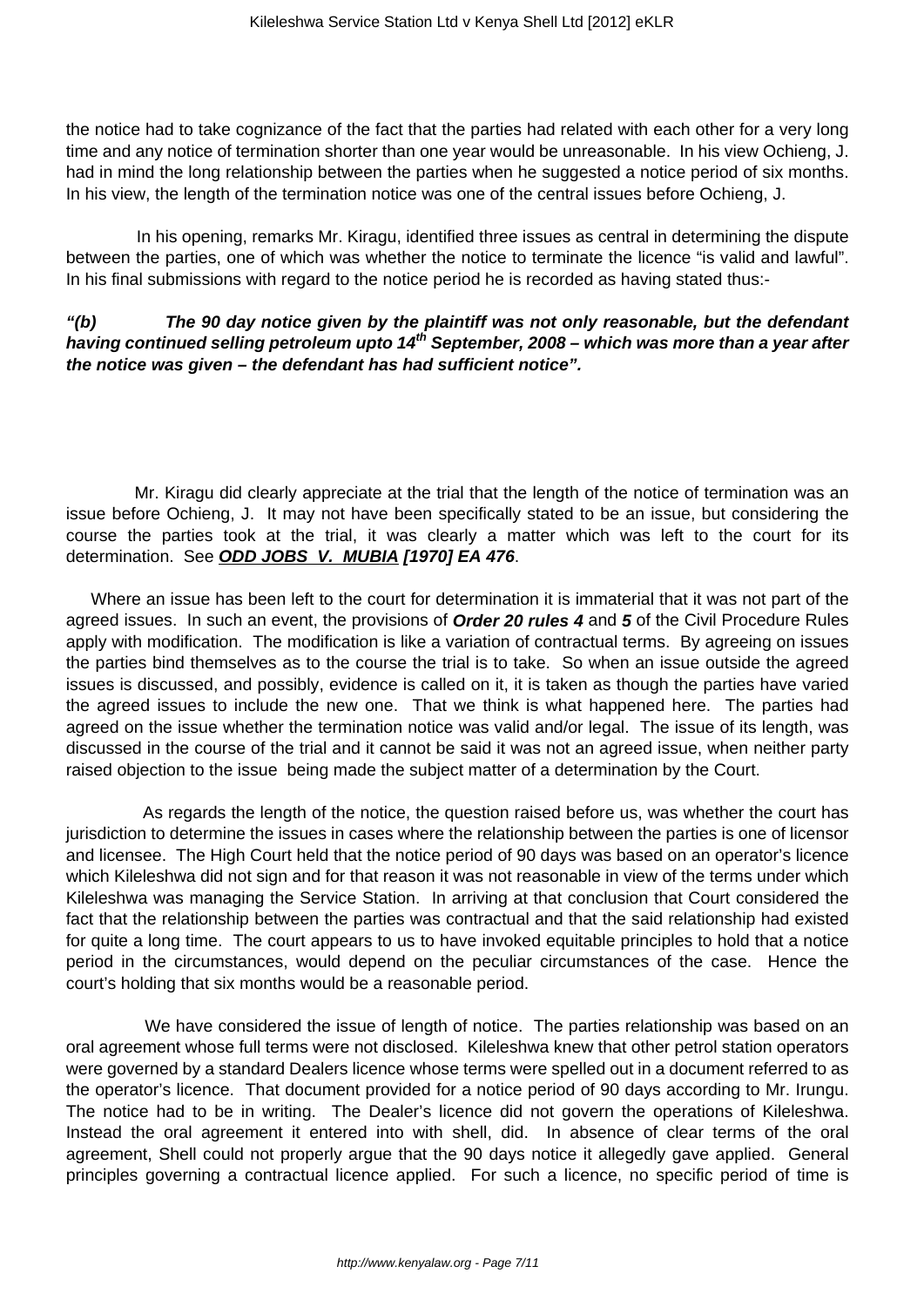specified for the termination of a licence. Niagi, J. held that a notice of 3 months which had been given by Shell was not reasonable and ordered that it was ineffective. Shell did not appeal against that decision. Ochieng, J. also held that a similar notice given to Kileleshwa was not reasonable. Shell argues through its Counsel, Mr. Kiragu, that the period was sufficient, more so because Kileleshwa did not vacate the premises at the expiry of the notice and held over for about a year from the expiry date of the notice, and therefore Kileleshwa was obliged to vacate the suit premises forthwith.

 We are of the considered view that it would be inequitable for Shell to give such a short notice of 90 days to a party with which it had related for a period in excess of 30 years. While we appreciate that a licence is terminable at the will of the licensor, we are of the view that the period of the notice is determinable based on the circumstances of each case, unless the parties had by agreement set the period of the notice. In the matter before us, the parties were unclear as to the length of the notice applicable to them. In actual fact, the way the parties operated was such that one would think their relationship was that of lessor and lessee. The High Court was perfectly entitled to determine what was a reasonable notice in absence of an agreed period between the parties.

 An issue which follows, although not specifically raised by the parties, is whether Kileleshwa, is irremovable from the suit premises. Shell thinks that the notice it gave dated  $28<sup>th</sup>$  July, 2004 became effective upon its expiry and consequently Kileleshwa should vacate without much ado. That notice was challenged and contempt proceedings were commenced against officers of Shell. We think that had Shell given reasonable notice, Kileleshwa would have been hard placed to resist it. As matters stand, and the High Court made a decision on it, the notice of 90 days in the circumstances of this case was grossly inadequate. It gave the guideline that six months would have been reasonable. It is true that since the notice was issued a period in excess of six years has gone by. There are still several outstanding issues between the parties which we are not going to go into as they do not flow from the two appeals before us. What is however, clear is that Shell does not need Kileleshwa any longer and would want to have its property back. The relationship between the parties has not been smooth and in actual fact it has been at times violent. It will be inequitable, in view of the long passage of time since the termination notice was issued to require Shell to again issue a fresh notice. In the circumstances, it is in the interest of justice that Kileleshwa be given ample time to clear from the suit premises and deliver the same in vacant possession to Shell within six months of the date of this judgment.

 Having come to the foregoing conclusion, we now revert back to the issue concerning Lesiit, J.'s order. Review was sought by Shell of the judgment of Ochieng, J. on the basis that there was an error on the face of the record. We earlier stated that Shell having given notice of its intention of appealing against that decision there was probably no jurisdiction on the part of the High Court to entertain a review application. That fact was brought to the Court's attention but Lesiit, J. did not think there was any impediment to review. In her view the claim of Kshs.13,088,000/= was neither pleaded nor was it an agreed issue. In that event, she held, Ochieng, J. improperly adjudicated upon it. That, in her view, was an error on the face of the record. We stated earlier that the issue was canvassed by the parties. Hussein was examined and cross-examined on it. It was also the subject-matter of Shell's appeal against Ochieng, J.'s judgment. In effect, therefore, the matter was being canvassed both before the High Court and the Court of Appeal at the same time.

 Besides, on the assumption that the issue was neither pleaded nor made an issue at the trial, it was a matter in which Ochieng, J. expressed a view, which view could only properly be vacated on appeal. It was not a clear case of an error on the face of the record because as earlier stated a court has jurisdiction to determine an issue which though not agreed upon, has been left to the court for determination. The matter was in dispute, and it was one of the reasons why Kileleshwa was resisting any attempt to remove it from the suit premises without being compensated for what it considered to be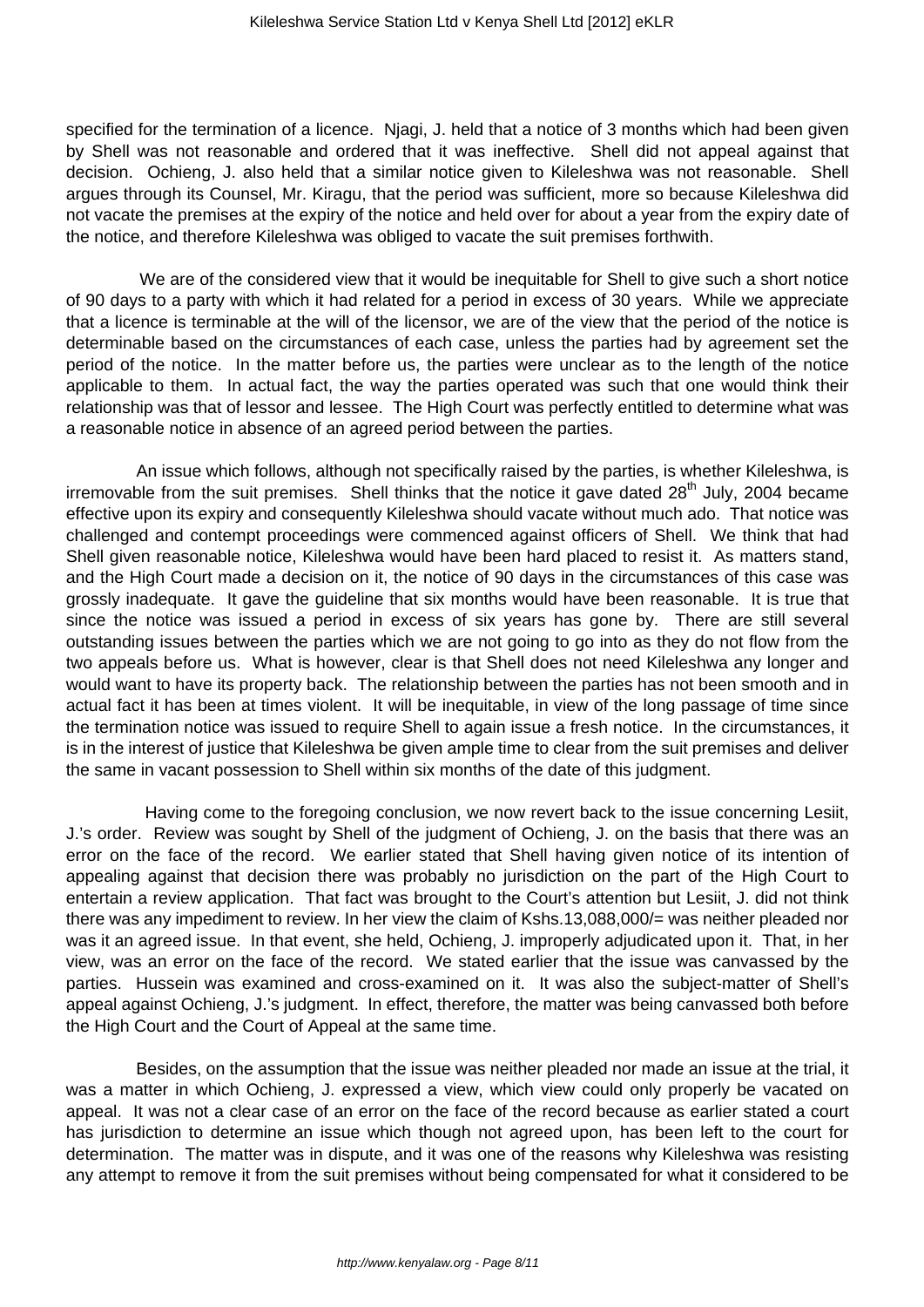a heavy investment at the premises for the mutual benefit of Shell and itself.

 Considering all the circumstances of the case, review was improperly granted and the reasons relied upon were the basis of Shell's appeal against Ochieng, J.'s decision. Order 44 rule 1(i) of the Civil Procedure Rules under which the application for review was made provided thus:-

## **"1 (i) Any person considering himself aggrieved-**

a. by a decree or order from which an appeal is allowed but from which no appeal has been preferred; or

b. by a decree or order from which no appeal is hereby allowed,

**and whom from the discovery of new and important matter or ………. on account of some mistake or error apparent on the face of the record ……desires to obtain a review of the decree or order, may apply for a review ……...."**

 Paragraph (b) above is inapplicable as Ochieng, J.'s decision was appealable as of right. Indeed as stated earlier Shell lodged an appeal against that decision and more specifically against the decree relating to the payment of Kshs.13,088,000/=. At some point in time, there were concurrent proceedings relating thereto, and it is a situation like that which the policy of the law seeks to obviate, namely, where a party is being vexed twice. Shell quite improperly pursued both the remedy of an appeal as well as review at the same time, and Lesiit, J. erred in allowing review when Shell had already elected to appeal against the judgment of Ochieng, J. She sat on appeal upon a decision of a court of the same jurisdiction as hers. That was in our view not proper.

 Before we wind up this judgment there are two grounds of appeal in Shell's appeal which merit consideration. They are grounds **(4)** and **(5)** of its memorandum of appeal, and are as follows:

**"4. The Honourable Judge erred in fact and in law in ordering that the plaintiff compensate the defendant the sum of Kshs.13,088,000/= whereupon the appellant would get to retain all the equipment purchased by the respondent for use on the suit premises.**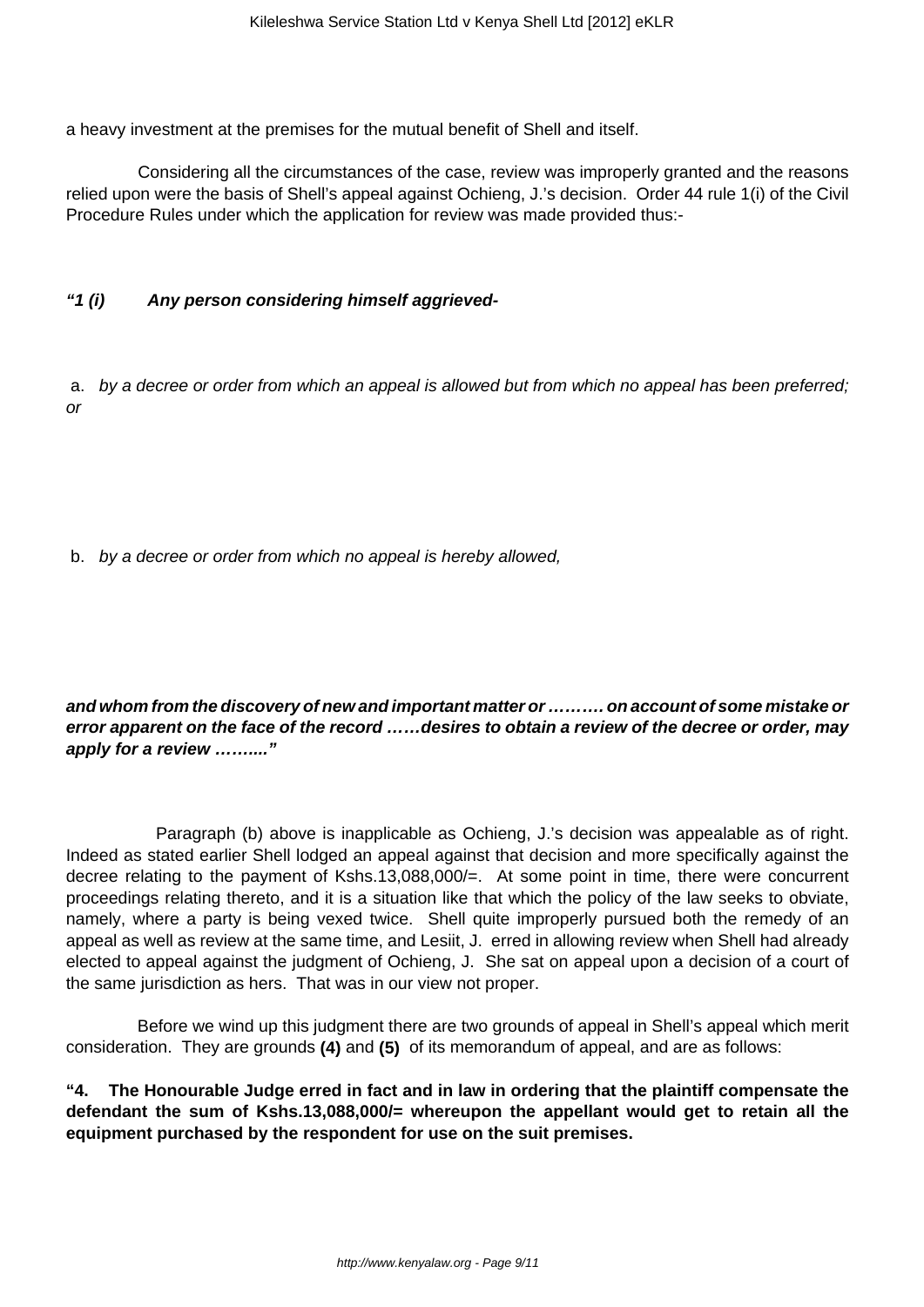### **5. The Honourable Judge further erred in law in ordering that the appellant pay the respondent the equivalent of profits which the respondent would have earned over a period of six (6) months in lieu of notice to terminate the licence."**

 In his judgment Ochieng J. addressed his mind to the question whether it would be reasonable for Shell to require Kileleshwa to remove the equipment it installed at the service station. He came to the conclusion that it would not be reasonable as Kileleshwa would not have use for them after moving out of the service station. He did not, however, consider whether the value Kileleshwa quoted for the equipment was reasonable in the circumstances.

 In his evidence, Nizar Ali Hussein itemized the improvements he carried out at the Service Station and the equipment he bought for use there. He did not however, indicate what each item cost. He gave a block figure of Kshs.13,088,000/= as the costs of all those improvements. In view of this, Ochieng J. erred in giving judgment for that sum to Kileleshwa without proof of the cost. It cannot be gainsaid, though, that there were some improvements which Kileleshwa carried out some of which may not be easily removed and some whose use may have been spent. It is also possible some of the equipments Kileleshwa bought may have depreciated to such a degree that it would not be reasonable to award to Kileleshwa its original value. In view of the foregoing factors, we consider it in the interest of justice for a physical check and valuation to be carried out to establish what those improvements and equipment are worth. An independent valuer or assessor mutually acceptable to the parties to be appointed by the High Court to carry out the valuation and file his report within fourteen days of his appointment. Depending on what value he comes to, Ochieng J's judgment shall be varied to reflect that figure instead of Kshs.13,088,000/=.

With regard to the  $5<sup>th</sup>$  ground of appeal, in view of the fact that we have granted Kileleshwa 6 months to clear from the Service Station in issue, there is no necessity of paying any compensation by way of profits. We set aside the order on profits, but direct that parties continue their relationship as before for the said 6 months granted by this Court to facilitate a smooth and amicable handover of the Station.

 The foregoing being our view of the matter, we allow the appeal by Kileleshwa to wit **Civil Appeal No. 205 of 2008** and partially allow Shell's appeal to wit **Civil Appeal No. 239 of 2008** to the extent indicated above.

 As regards costs, we award Kileleshwa the costs of its appeal, but because both its appeal and the appeal by Shell were to a large extent intertwined, and considering that Shell's appeal has partially succeeded, we make no order as to the costs of *Civil Appeal No. 239 of 2003*. It is so ordered.

**Dated and delivered at Nairobi this 20th day of April 2012.**

**S.E.O. BOSIRE**

**…………………….**

**JUDGE OF APPEAL**